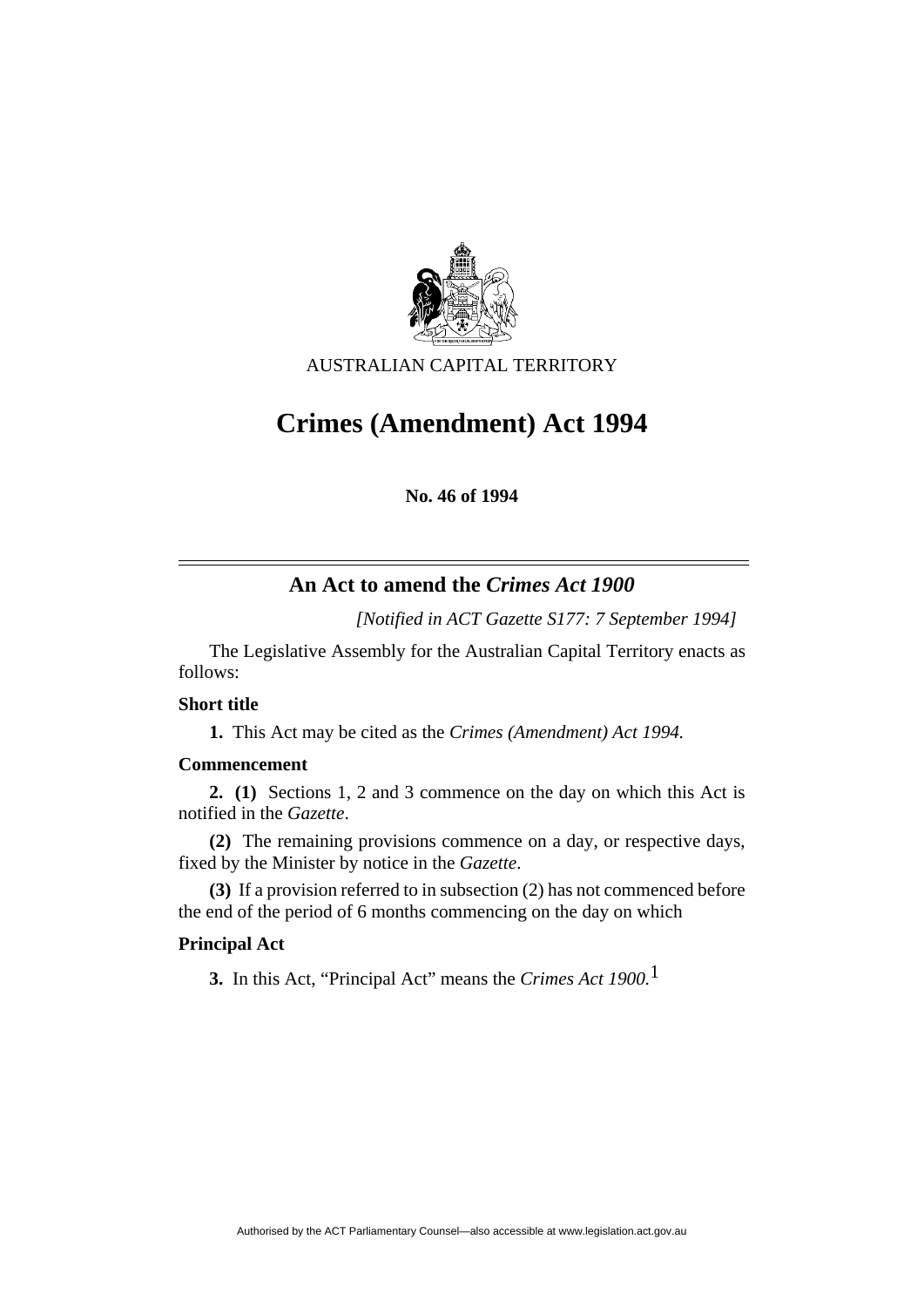#### **Insertion**

**4.** After Part XI of the Principal Act the following Part is inserted:

# "**PART XIA—UNFITNESS TO PLEAD, MENTAL ILLNESS AND MENTAL DYSFUNCTION**

#### "*Division 1—Preliminary*

#### **Application**

"428A. (1) This Part ceases to have effect—

- (a) if the operation of the Part is not extended—at the expiration of the period of 2 years from the commencement date; or
- (b) if the operation of the Part is extended—at the expiration of the period of 4 years from the commencement date.

" $(2)$  For the purposes of subsection  $(1)$ , the Minister may, at any time before the expiration of the period of 2 years from the commencement date, extend the operation of this Part by notice published in the *Gazette*.

"(3) A notice under subsection (2) is a disallowable instrument for the purposes of section 10 of the *Subordinate Laws Act 1989*.

"(4) In this section—

'commencement date' means the date on which section 428B commences.

# **Interpretation**

"428B. In this Part, unless the contrary intention appears—

'Court' means the Supreme Court;

- 'mental dysfunction' means a disturbance or defect, to a substantially disabling degree, of perceptual interpretation, comprehension, reasoning, learning, judgment, memory, motivation or emotion;
- 'mental health order' means a mental health order under the *Mental Health (Treatment and Care) Act 1994*;

'serious offence' means—

- (a) an indictable offence involving actual or threatened violence; or
- (b) an offence against subsection 27 (3) or (4);
- 'special hearing' means a hearing conducted in accordance with section 428I;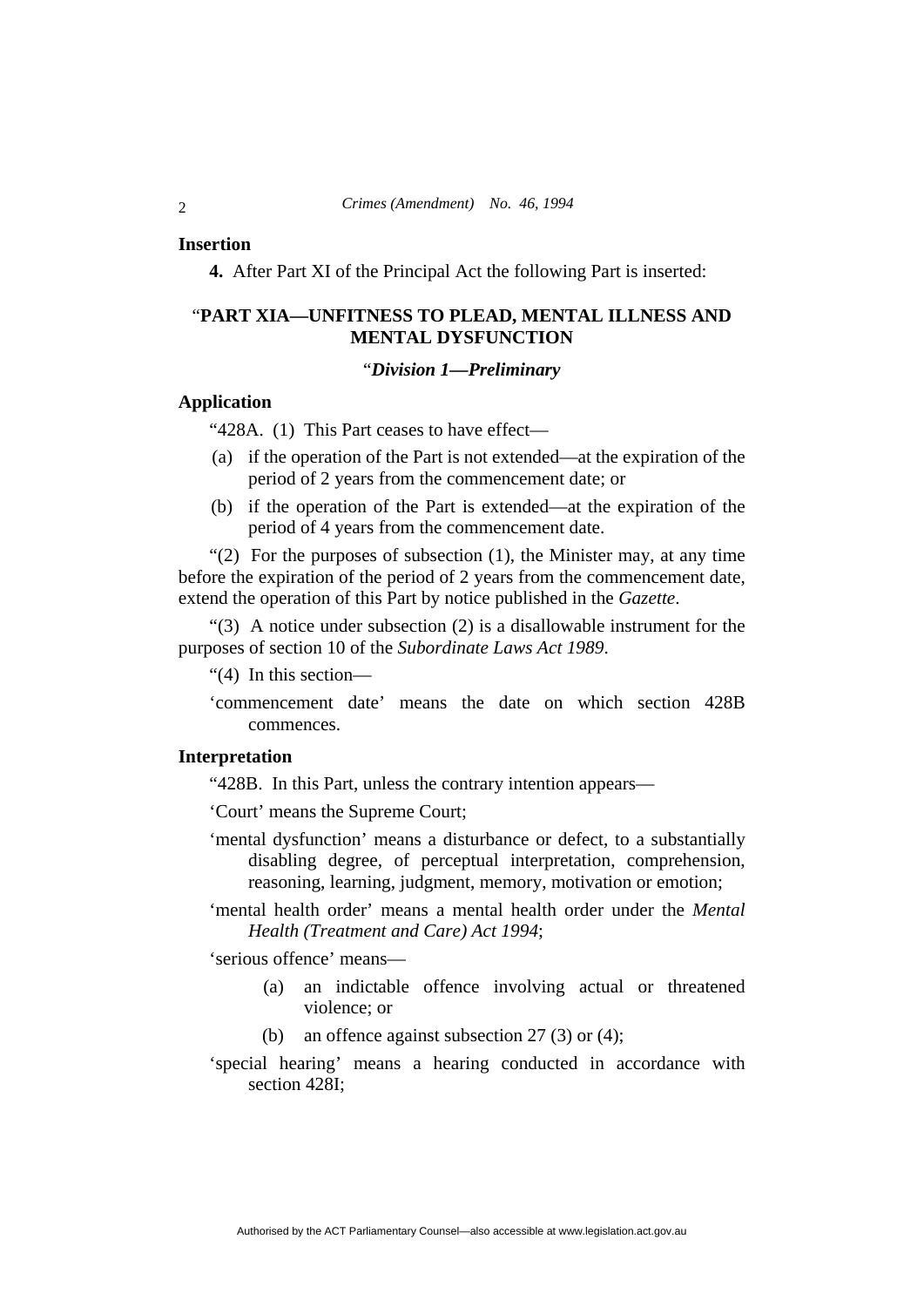## 'Tribunal' means the Mental Health Tribunal established under the *Mental Health (Treatment and Care) Act 1994*.

# **Limit on detention**

"428C. Nothing in this Part permits the Supreme Court or the Magistrates Court to order that an accused be detained for a period greater than the maximum period of imprisonment to which the accused, if convicted of the relevant offence in normal criminal proceedings, could have been sentenced.

#### **Criteria for detention**

"428D. For the purposes of this Part, other than Division 5, in making a decision which could include an order for detention, the Supreme Court or the Magistrates Court shall consider the following criteria:

- (a) the nature and extent of the accused's mental dysfunction, including the effect it is likely to have on the person's behaviour in the future;
- (b) whether or not, if released—
	- (i) the accused's health and safety is likely to be substantially impaired; or
	- (ii) the accused is likely to be a danger to the community;
- (c) the nature and circumstances of the offence with which the accused is charged;
- (d) the principle that a person should not be detained in prison unless no other reasonable option is available;
- (e) any recommendation made by the Tribunal as to how the accused should be dealt with.

#### "*Division 2—Unfitness to plead*

# **Referral to Tribunal**

"428E. (1) Where, on the trial of a person charged with an indictable offence—

- (a) the issue of fitness to plead to the charge is raised by a party to the proceedings or by the Court; and
- (b) the Court is satisfied that there is a question as to the person's fitness to plead to the charge;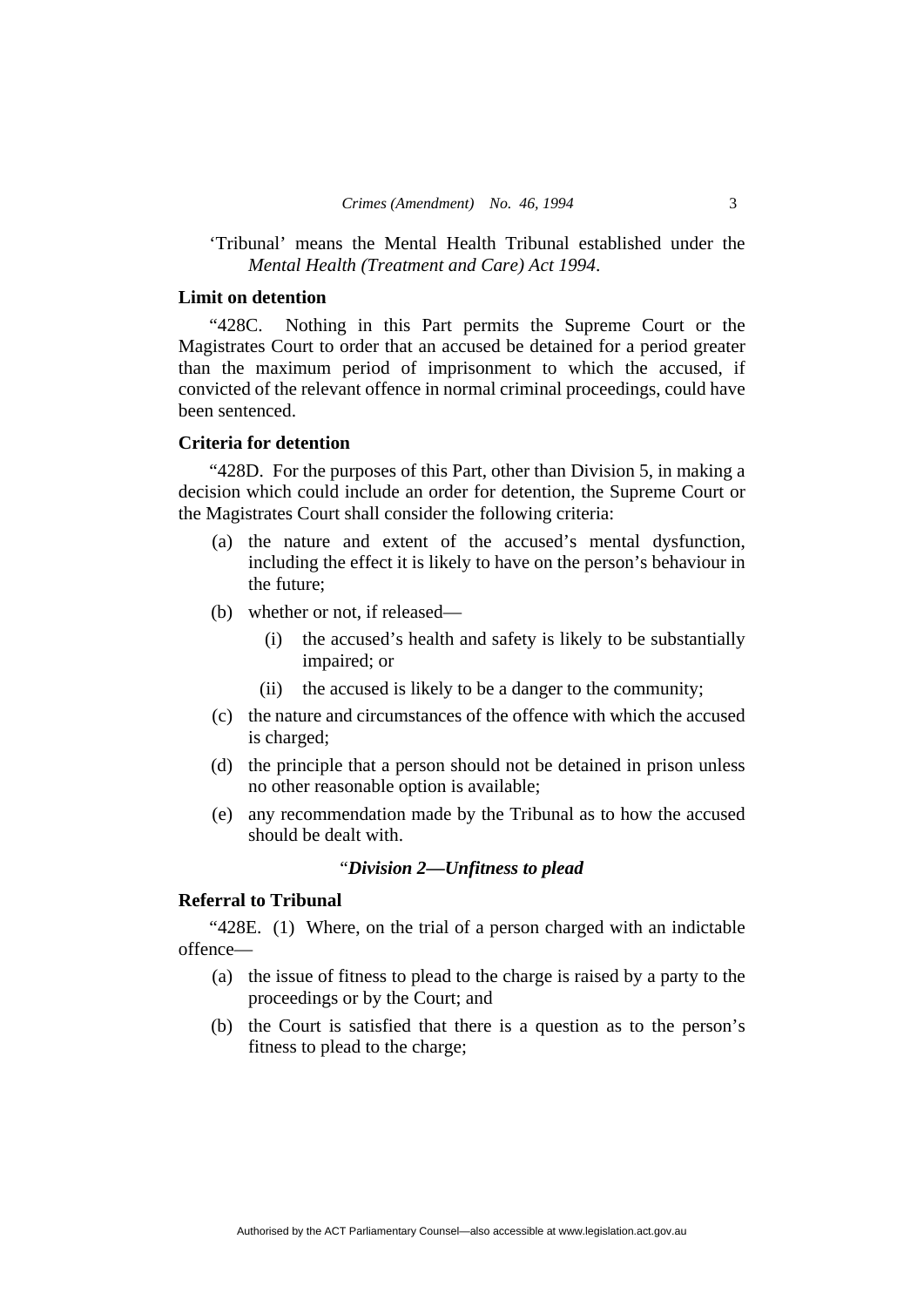the Court shall order the person to submit to the jurisdiction of the Tribunal to enable the Tribunal to determine whether or not the person is fit to plead to the charge.

"(2) Where the Court makes an order under subsection (1), it shall adjourn the proceedings to which the order relates and shall make such orders as it considers appropriate, including the granting of bail to the person who is the subject of the order.

## **Person found fit to plead**

"428F. Where the Tribunal notifies the Court that it has determined that a person who is the subject of an order under subsection 428E (1) is fit to plead to a charge—

- (a) the proceedings brought against the person in respect of the offence charged shall continue in accordance with ordinary criminal procedures; or
- (b) if the Court considers it appropriate—
	- (i) the Court shall discharge the jury originally empanelled for the proceedings and empanel a new jury; and
	- (ii) the proceedings shall recommence in accordance with ordinary criminal procedures.

# **Temporary unfitness to plead—non-serious offences**

"428G. (1) This section applies where—

- (a) an accused is charged with an offence other than a serious offence;
- (b) the Court has made an order under subsection 428E (1) in relation to the accused; and
- (c) the Tribunal notifies the Court that it has determined that the accused is unfit to plead to a charge but is likely to become fit within 12 months after the determination.
- "(2) Where this section applies, the Court shall—
- (a) discharge the jury;
- (b) make such orders as it considers appropriate in relation to the accused; and
- (c) adjourn the proceedings.

"(3) The orders the Court may make under paragraph (2) (b) include the following:

(a) an order requiring the accused to be detained in custody;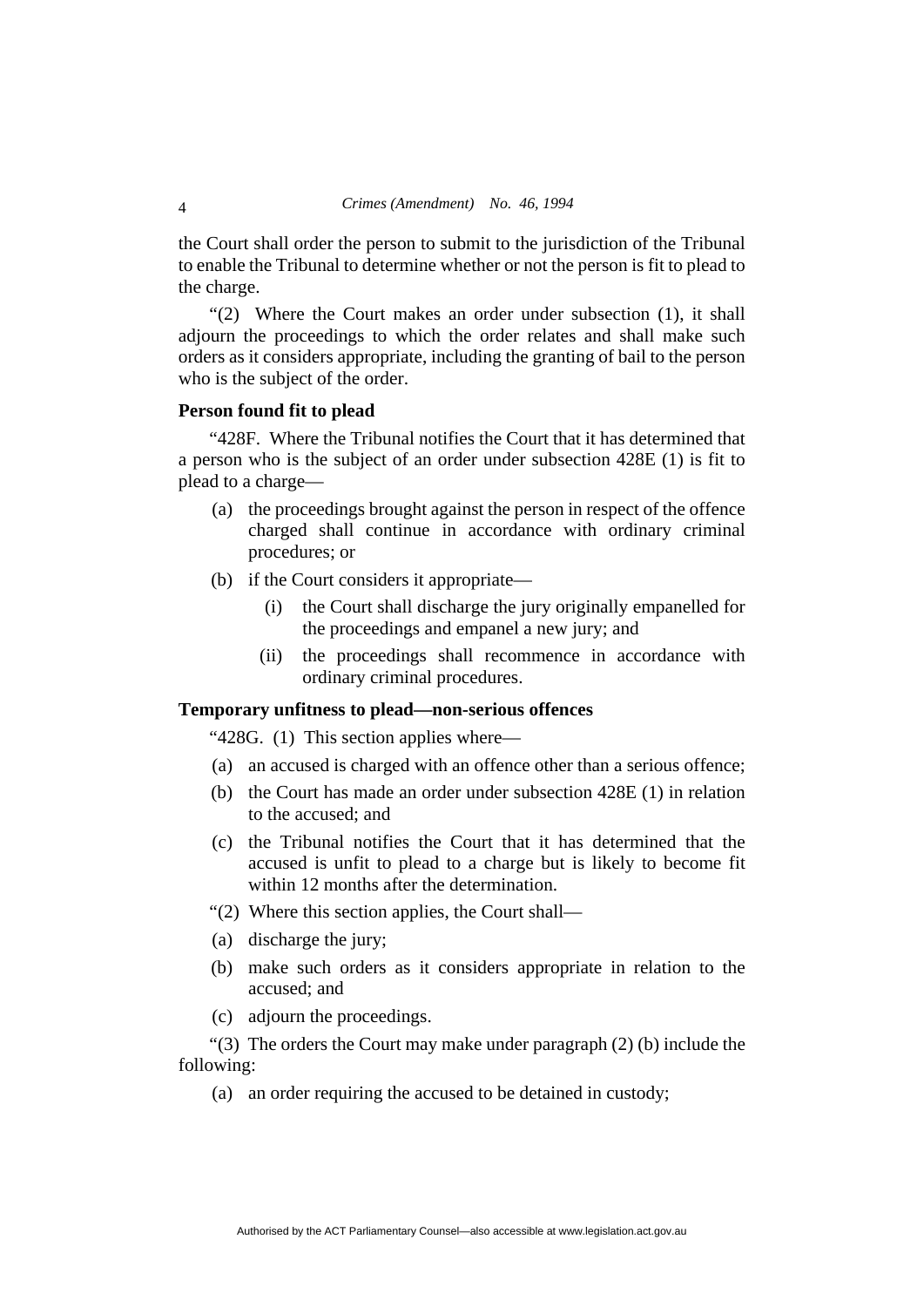(b) an order requiring the accused to submit to the jurisdiction of the Tribunal to enable the Tribunal to make a mental health order.

#### **Temporary unfitness to plead—serious offences**

"428H. (1) This section applies where—

- (a) an accused is charged with a serious offence;
- (b) the Court has made an order under subsection 428E (1) in relation to the accused; and
- (c) the Tribunal notifies the Court that it has determined that the accused is unfit to plead to the charge but is likely to become fit within 12 months after the determination.
- "(2) Where this section applies, the Court shall—
- (a) discharge the jury;
- (b) order that the accused be detained in custody or released on bail; and
- (c) adjourn the proceedings.

# **Special hearings**

"428I. (1) The Court shall conduct a special hearing in relation to an accused who is the subject of an order under subsection 428E (1), where the Tribunal notifies the Court that—

- (a) it has determined that the accused is unfit to plead to a charge and is unlikely to become fit within 12 months after the determination; or
- (b) having determined that the accused was unfit to plead to a charge but was likely to become fit within 12 months after the determination, it has determined that, the period of 12 months having elapsed, the accused remains unfit to plead.

"(2) Where paragraph (1) (a) applies, the Court shall discharge the jury originally empanelled for the trial.

## **Nature and conduct of a special hearing**

"428J. (1) Subject to this section, the Court shall conduct a special hearing as nearly as possible as if it were an ordinary criminal proceeding.

"(2) A special hearing shall be a trial by jury.

"(3) Unless the Court otherwise orders, the accused shall have legal representation at a special hearing.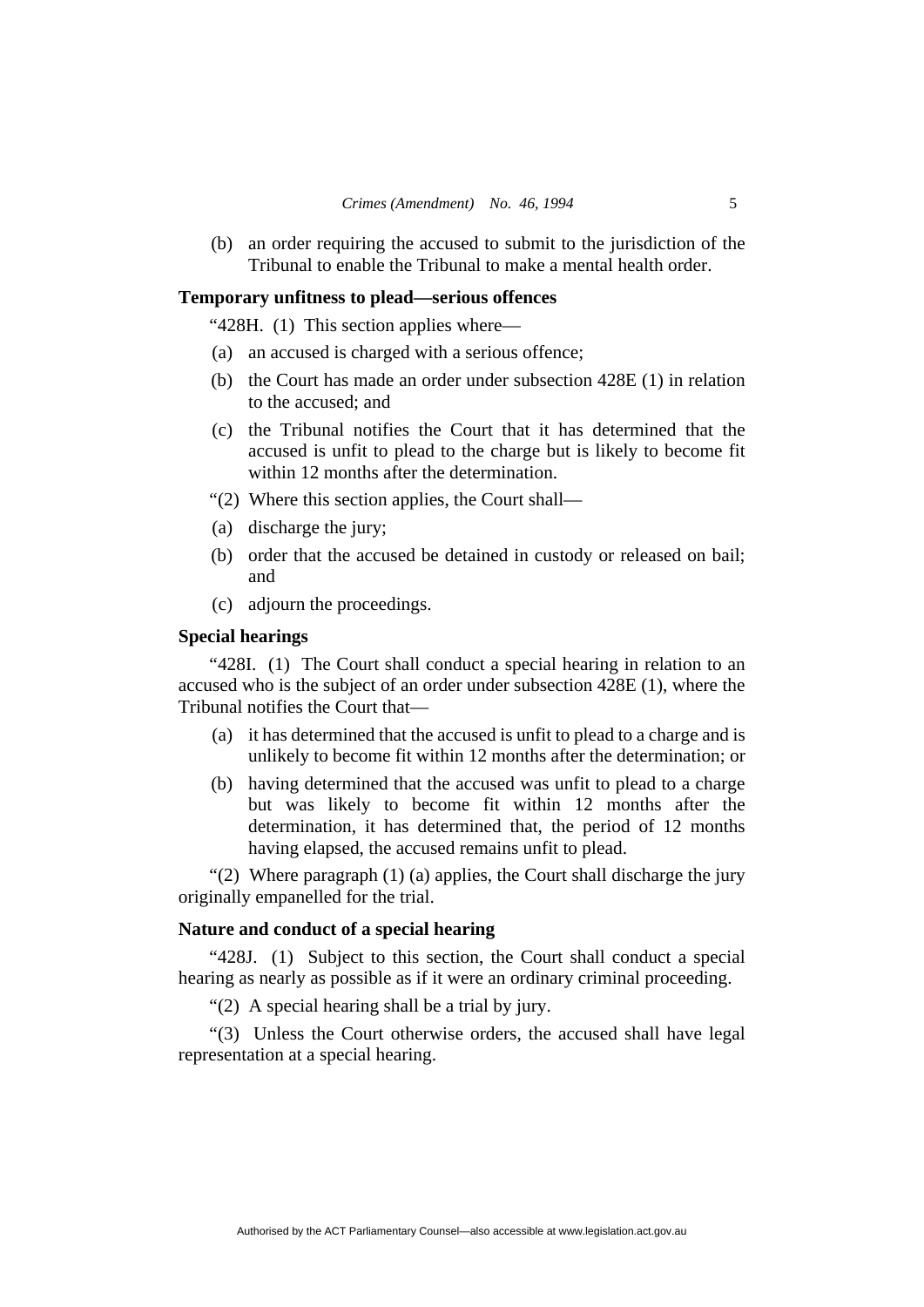"(4)A determination by the Tribunal that the accused is unfit to plead to the charge is not to be taken to be an impediment to his or her being represented at a special hearing.

"(5) At a special hearing, the accused is to be taken to have pleaded not guilty in respect of the offence charged.

"(6)At the commencement of a special hearing, the Court shall explain to the jury—

- (a) the meaning of unfitness to plead;
- (b) that the accused is unfit to plead to the charge in accordance with ordinary criminal procedures;
- (c) that the purpose of the special hearing is to ensure that, despite the unfitness of the accused to plead in accordance with ordinary criminal procedures, the accused should be acquitted unless it can be proved beyond reasonable doubt that, on the evidence available, the accused committed the acts which constitute the offence;
- (d) the actions that are available to the jury under section 428K; and
- (e) the legal and practical consequences of those actions.

#### **Verdicts available at special hearings**

"428K. (1) At a special hearing the jury shall, if satisfied beyond reasonable doubt that the accused committed the acts which constitute the offence charged, advise the Court accordingly.

"(2) If the jury is not satisfied in accordance with subsection  $(1)$ —

- (a) the jury shall return a verdict of not guilty in respect of the offence charged; and
- (b) the accused shall be dealt with as though the jury had returned that verdict at an ordinary trial.
- "(3) An advice under subsection (1)—
- (a) does not constitute a basis in law for the recording of any conviction for the offence charged; and
- (b) constitutes a bar to further prosecution of the accused for any offence in respect of the acts which were alleged to constitute the offence charged.

#### **Non-acquittal at special hearing—non-serious offences**

"428L. (1) This section applies where—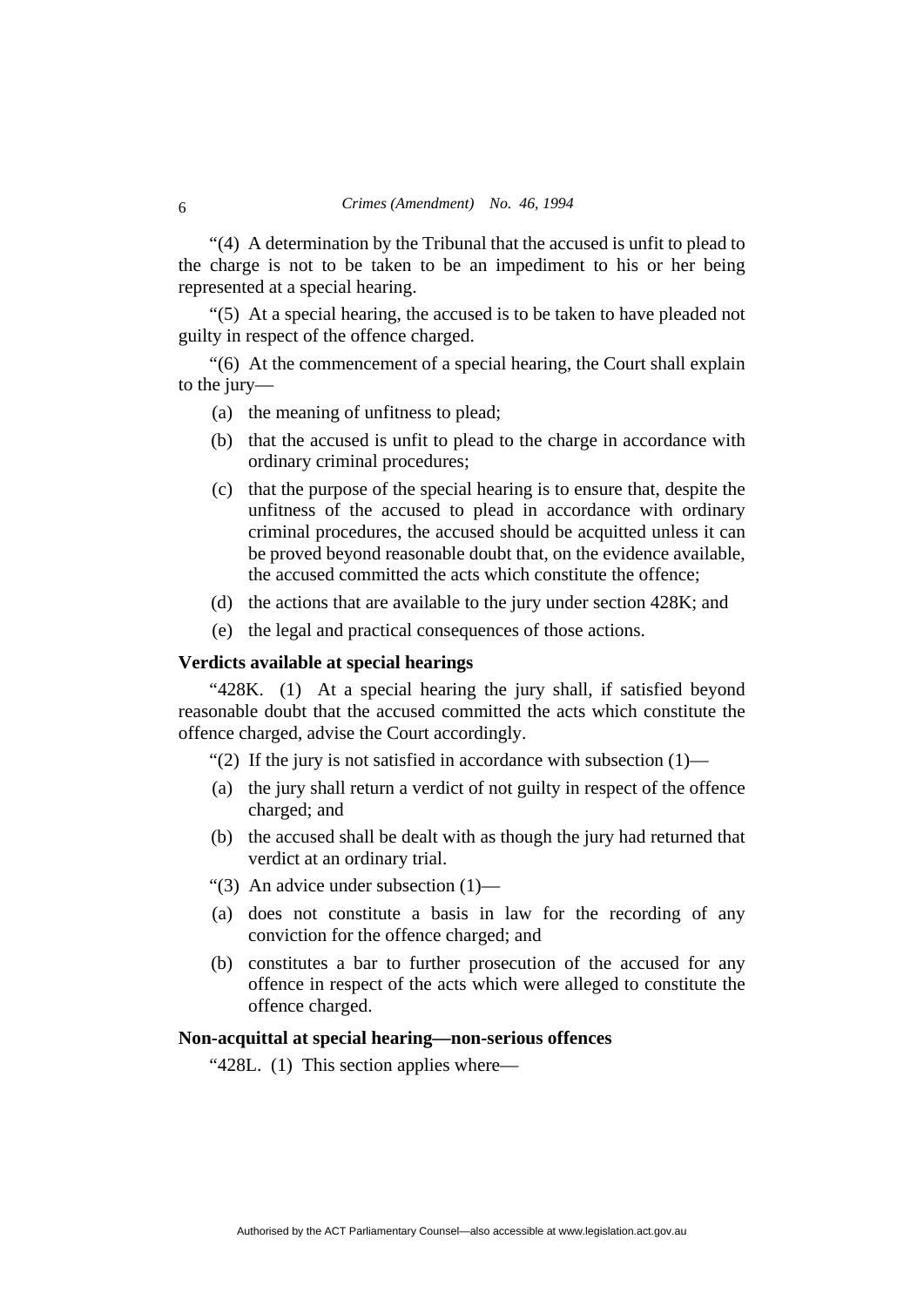- (a) an accused is charged with an offence other than a serious offence; and
- (b) at a special hearing, the jury advises the Court under subsection 428K (1).

"(2) Where this section applies, the Court may make such orders as it considers appropriate, including the following:

- (a) that the accused be detained in custody until the Tribunal orders otherwise;
- (b) that the accused submit to the jurisdiction of the Tribunal to enable the Tribunal to make a mental health order.

# **Non-acquittal at special hearing—serious offences**

"428M. (1) This section applies where—

- (a) an accused is charged with a serious offence; and
- (b) at a special hearing, the jury advises the Court under subsection 428K (1).

"(2) Where this section applies, the Court shall order that the accused be detained in custody until the Tribunal orders otherwise unless, in consideration of the criteria for detention in section 428D, it is satisfied that it is more appropriate to order that the accused submit to the jurisdiction of the Tribunal to enable the Tribunal to make a mental health order.

"(3) Where the Court is satisfied under subsection (2), it shall make an order accordingly.

#### "*Division 3—Acquittal on grounds of mental illness*

## **Acquittal on grounds of mental illness**

"428N. (1) An accused is entitled to be acquitted of an indictable offence on the grounds of mental illness if it is established on the balance of probabilities that, at the time of the alleged offence, the accused was, as a result of mental dysfunction—

- (a) incapable of knowing what he or she was doing; or
- (b) incapable of understanding that what he or she was doing was wrong.

"(2) The onus of establishing that an accused is entitled to be acquitted on the ground of mental illness lies on the party seeking such acquittal.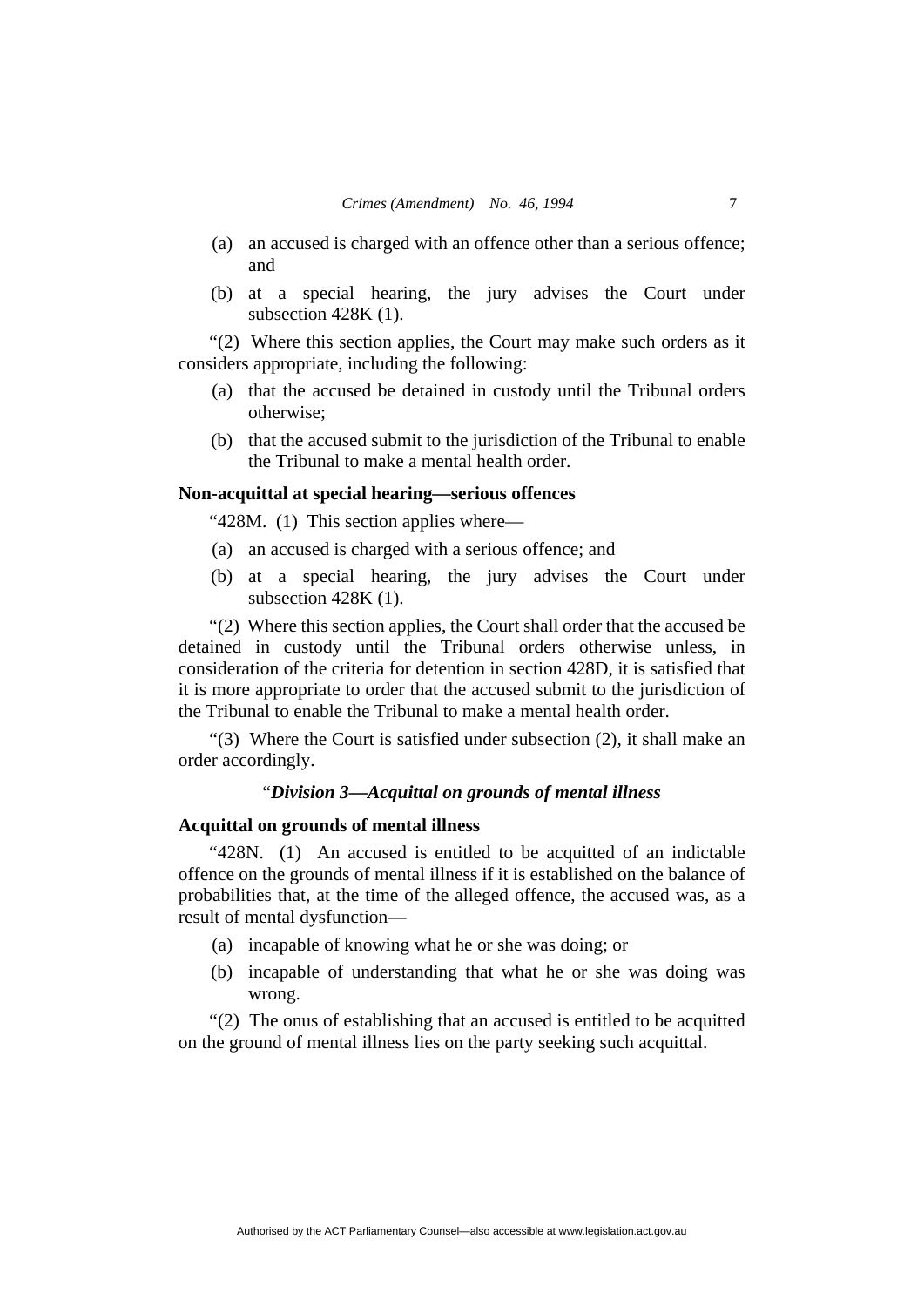"(3) Evidence adduced by the prosecution to establish that an accused is entitled to be acquitted on the grounds of mental illness is inadmissible except with the leave of the Court.

## **Plea of not guilty by reason of mental illness**

"428O. Where an accused pleads not guilty by reason of mental illness, the Court shall enter a verdict of not guilty on that ground with respect to the offence charged if—

- (a) the Court considers the verdict appropriate; and
- (b) the prosecution agrees to the entering of the verdict.

#### **Explanation to jury**

"428P. If, on the trial of an accused charged with an indictable offence, evidence is adduced which tends to establish that the accused is entitled to be acquitted on the grounds of mental illness, the Court shall explain to the jury the verdicts which may be returned at the trial and the legal and practical consequences of those verdicts.

#### **Court orders following acquittal—non-serious offences**

"428Q. (1) Where an accused has been charged with an indictable offence other than a serious offence and is acquitted on the grounds of mental illness, the Court may—

- (a) make an order requiring the accused to submit to the jurisdiction of the Tribunal to enable the Tribunal to make recommendations as to how he or she should be dealt with; or
- (b) make such other orders as it considers appropriate.
- "(2) Where—
- (a) the Court makes an order under paragraph (1) (a); and
- (b) the Tribunal notifies the Court of its recommendations;

the Court shall, in consideration of the Tribunal's recommendations, make such further orders as it considers appropriate.

"(3) The orders the Court may make under subsections (1) and (2) include the following:

- (a) that the accused be detained in custody until the Tribunal orders otherwise;
- (b) that the accused submit to the jurisdiction of the Tribunal to enable the Tribunal to make a mental health order.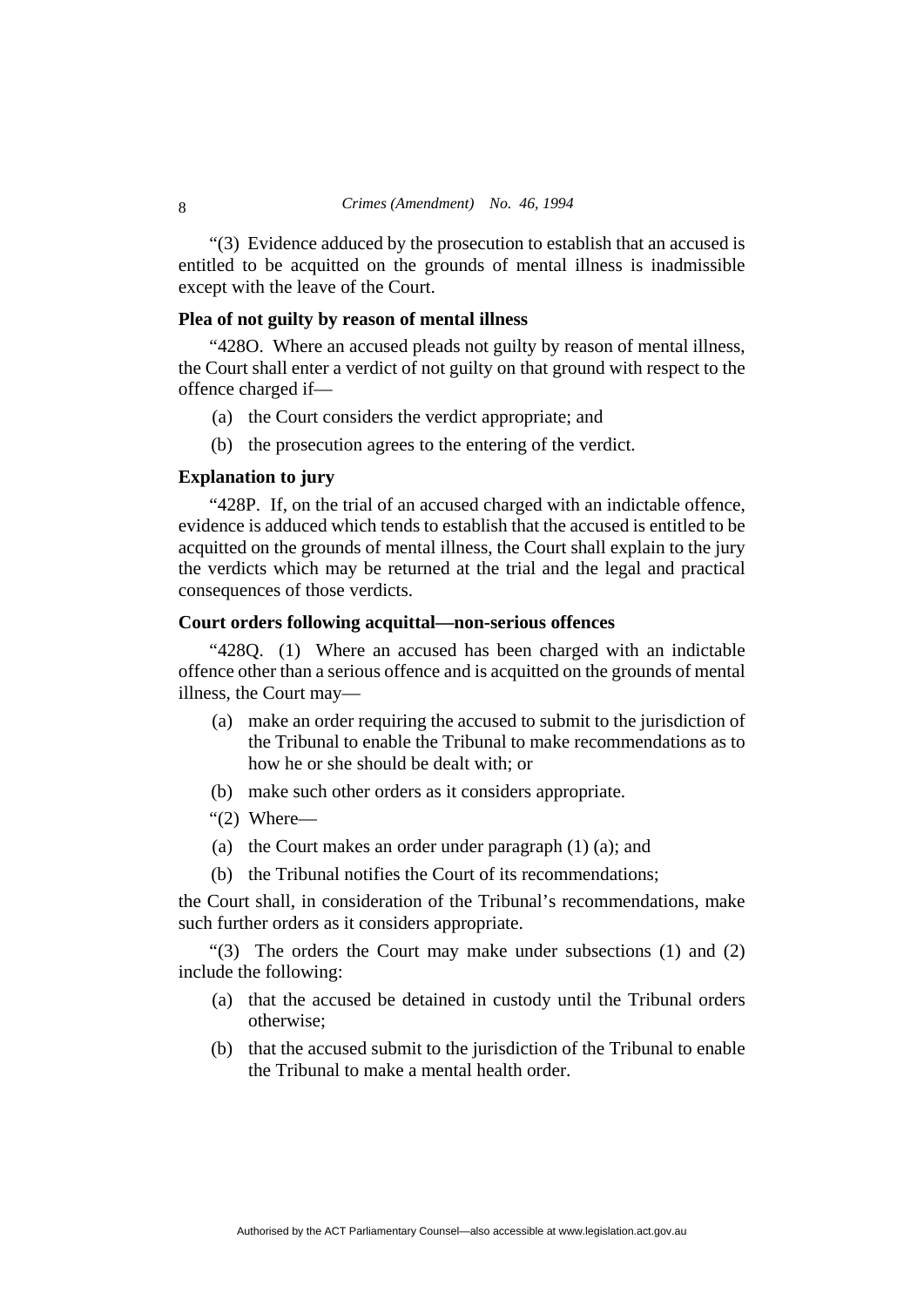#### **Court orders following acquittal—serious offences**

"428R. (1) Where an accused is charged with a serious offence and is acquitted on the grounds of mental illness, the Court shall order that the accused be detained in custody until the Tribunal orders otherwise unless, in consideration of the criteria for detention in section 428D, it is satisfied that it is more appropriate to order that the accused submit to the jurisdiction of the Tribunal to enable the Tribunal to make a mental health order.

"(2) Where the Court is satisfied under subsection (2), it shall make an order accordingly.

# "*Division 4—Referral of mentally dysfunctional persons to Tribunal following conviction*

# **Application**

"428S. This Division applies where—

- (a) a person has been convicted of an offence in the Supreme Court or Magistrates Court; and
- (b) that Court is satisfied that the convicted person is mentally dysfunctional.

# **Referral to Tribunal**

"428T. (1) Where this Division applies, the relevant court may, before sentencing the convicted person, order him or her to submit to the jurisdiction of the Tribunal to enable the Tribunal—

- (a) to determine whether or not the person is mentally dysfunctional; and
- (b) if the Tribunal determines that the person is mentally dysfunctional—to make recommendations as to how the person should be dealt with.

"(2) If the Tribunal notifies the relevant court that a convicted person is mentally dysfunctional, the court shall, in consideration of the Tribunal's recommendations, make such order as it considers appropriate.

"(3) The orders that the court may make under subsection (2) include an order that the person submit to the jurisdiction of the Tribunal to enable the Tribunal to make a mental health order.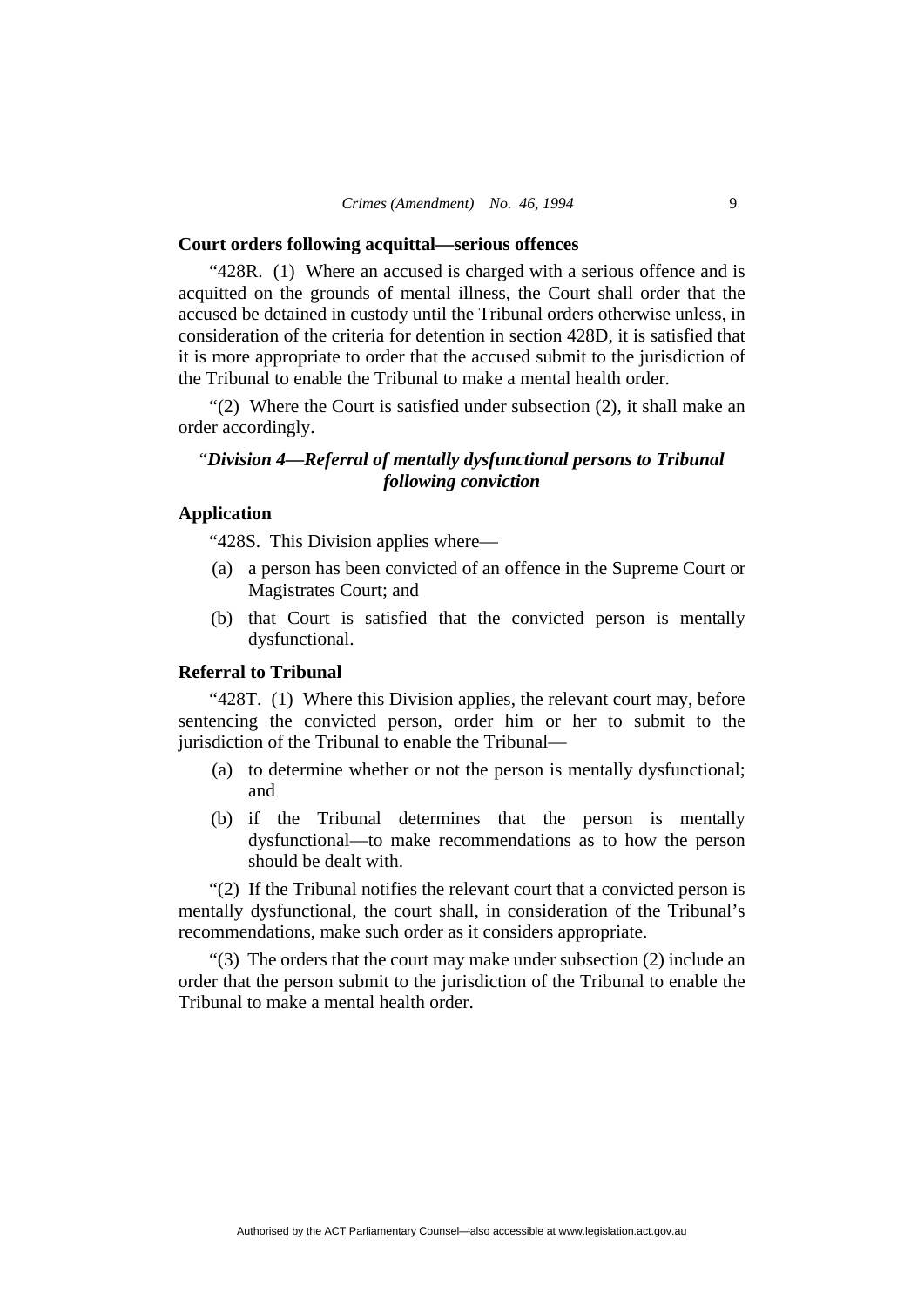# "*Division 5—Summary proceedings against mentally dysfunctional persons*

# **Application**

"428U. This Division applies to criminal proceedings (not including committal proceedings) with respect to—

- (a) summary offences; and
- (b) indictable offences that may be heard and determined summarily.

# **Indictable offences heard and determined summarily**

"428V. Proceedings to which this Division applies with respect to an indictable offence shall be heard and determined summarily if—

- (a) the Magistrates Court is satisfied that the accused is unable, by reason of mental dysfunction, to elect to have the case heard summarily; and
- (b) the prosecution agrees to the offence being heard and determined summarily.

# **Powers of Magistrates Court**

"428W. (1) This section applies where, in proceedings to which this Division applies before the Magistrates Court, that Court is satisfied that—

- (a) the accused is mentally dysfunctional; and
- (b) on an outline of the facts to be alleged in the proceedings, or such other evidence as the Magistrates Court considers relevant—it would be appropriate to deal with the person under this Division.
- "(2) Where this section applies, the Magistrates Court may by order—
- (a) dismiss the charge and require the accused to submit to the jurisdiction of the Tribunal to enable the Tribunal to make a mental health order; or
- (b) dismiss the charge unconditionally.

"(3) Where the Magistrates Court makes an order under paragraph (2) (a), the order operates as a stay of proceedings, or of further proceedings, against the accused in relation to the offence.

"(4) Where the Magistrates Court makes an order under subsection (2), that Court shall not make an order under section 437, 556A or 556B or Part XVA in relation to the offence.

"(5) An order under subsection (2) does not constitute a finding that an offence has or has not been committed.